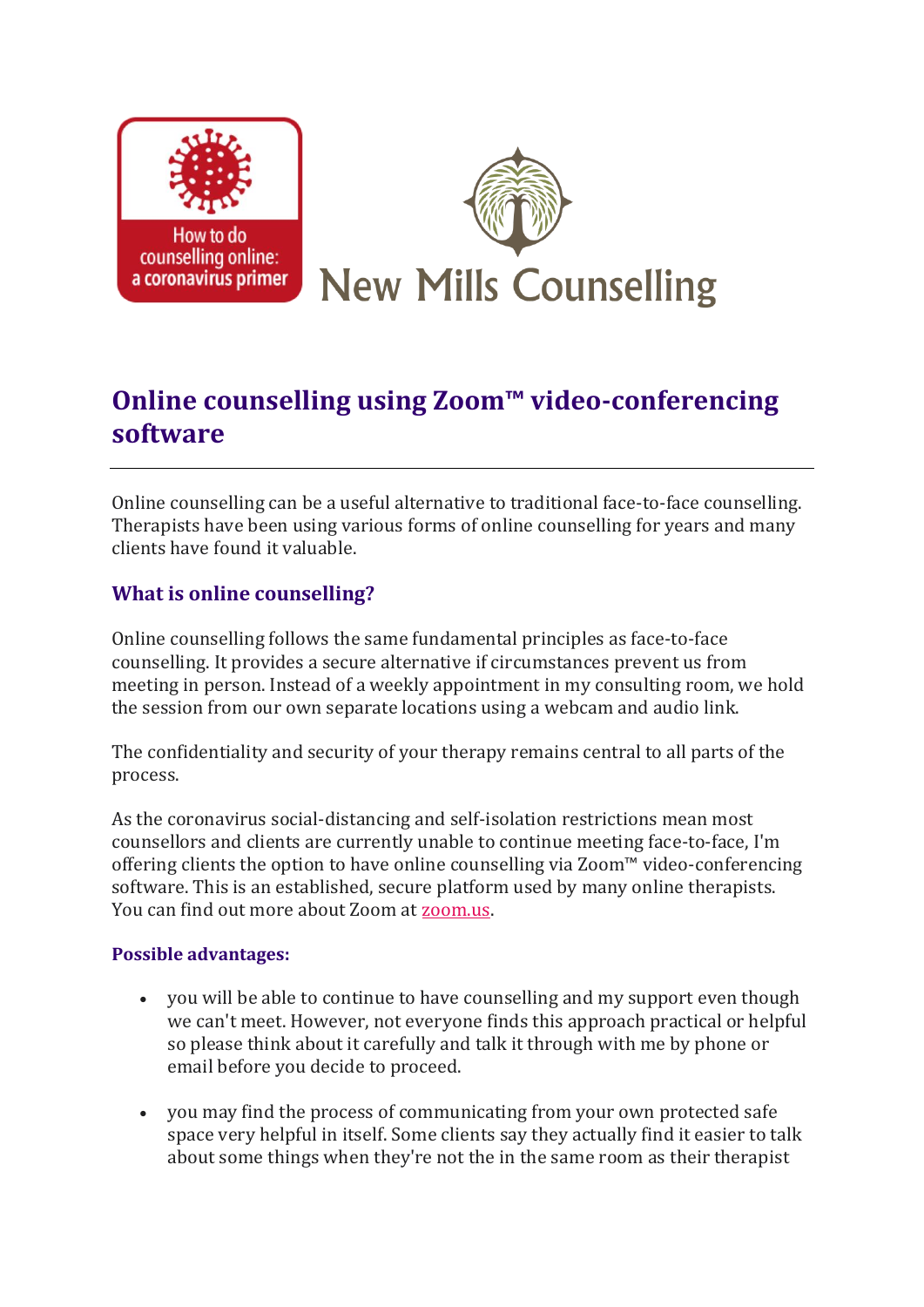(although this may not be the case for you).

• I may be able to offer you more flexibility online, for example if you have to change location for any reason, you'll still be able to continue with your sessions, as long as you have access to your device.

### **Possible disadvantages or difficulties:**

- it may feel strange to work without the same 'cues' that arise when we're in the same room together and you may find it harder to communicate exactly what you're feeling. In direct face-to-face communication we pick up information from facial expressions, voice tone, body language, and even the clothes people are wearing, which may be less obvious when working online.
- you may find yourself exploring things that you wouldn't feel able to say when we're together in person. This might lead to unexpectedly heightened emotional responses both during the session and afterwards. It's important to be aware of this and I'll explore this with you regularly with you as a central and ongoing part of the process.
- occasionally technological problems can arise which affect the online link. We'll discuss alternative means of contact and have an agreed course of action in case this happens.
- you'll be responsible for ensuring privacy at your end. You'll need to be able to shut the door on any noise, ensure that no one interrupts us and turn off telephones and other forms of contact.
- you may find it confusing to see us both on the screen at the same time. We'll discuss ways to resolve this - for example, I can help you to turn off your own video screen, if you prefer, once we've made contact.

# **How does it work?**

(The instructions below refer to computer or laptop. You can also use Zoom™ on a phone or tablet using the Zoom app, which you can download from your app store. This works in the same way although the screen may differ slightly from that on a computer.)

If you want to go ahead with your counselling in this way:

- we'll agree on the date and time of your online session in the usual way (usually by email)
- a few minutes before the session starts, I'll send you an email invitation to join the Zoom meeting. This will contain a link which you should click on. As long as you can see the link has come from my email account at the expected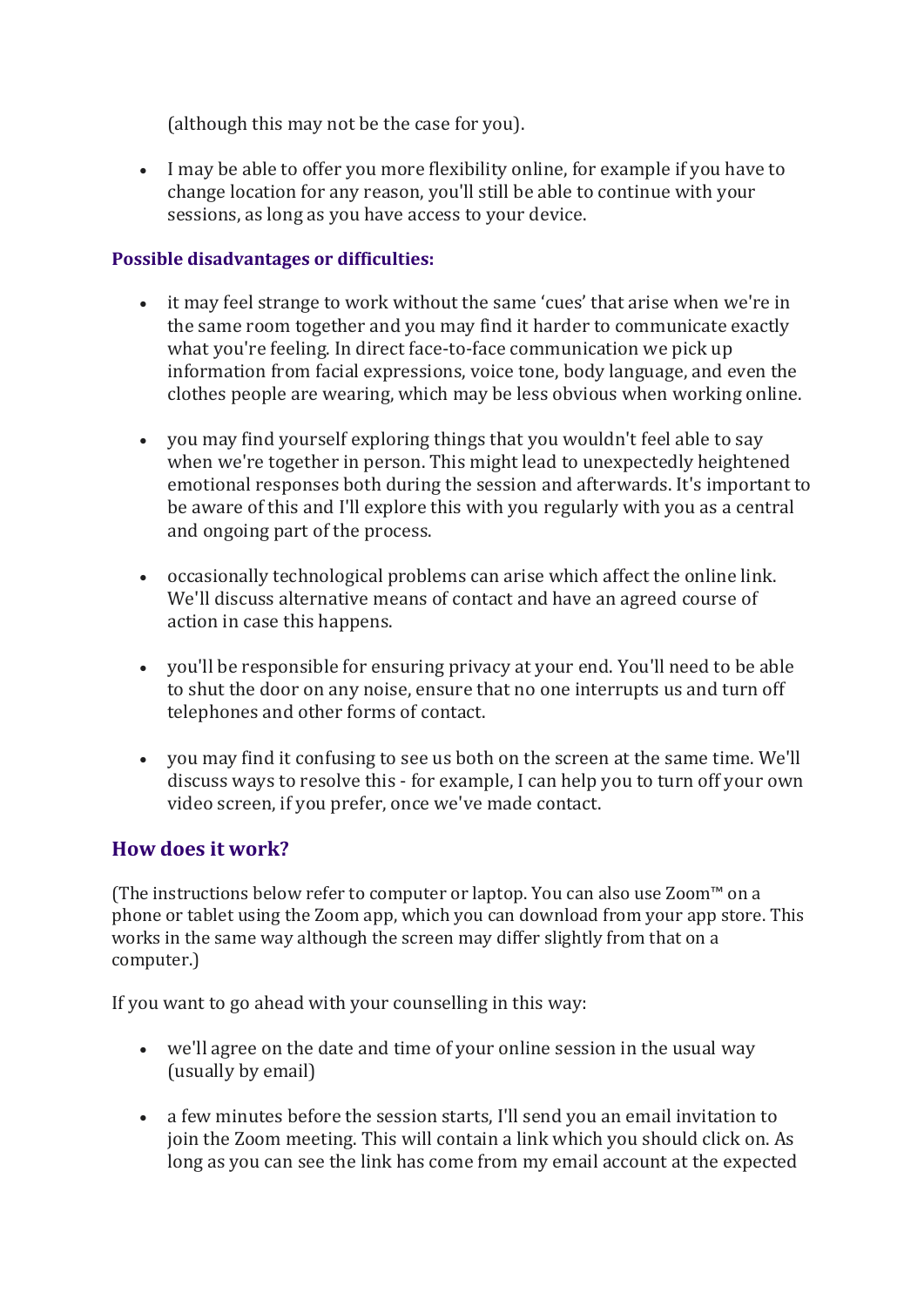time, this link will be safe.

- the first time you open the link, Zoom will guide you through the process. It will ask your permission to upload the software to your computer and then take you to the meeting. This only takes a short time.
- you'll be asked to 'Open Zoom meetings'. You may also be prompted about using your computer audio and video.
- when you've done this, you'll find yourself in the meeting room, where I'll be waiting for you. This is a confidential and secure space.

I will send an invitation to a new meeting each time. This ensures that the space is never available to any other client.

# **Security**

Although online counselling can never be 100% secure, there are several things you can and should do to reduce any risk:

- always use a password to access your computer and change your password frequently
- keep the security software (virus protection, firewall) on your computer up to date
- check regularly for software updates for your video and audio communication software
- plan your session for a time when you know you can have privacy, making sure others in the house know not to disturb or interrupt you
- find a safe and undisturbed space where you can set up your device and sit comfortably for the whole session
- close all other open browsers and programmes on your computer as these can affect the connection and either slow it down or cause the screen to freeze

It's important that we both take confidentiality very seriously. You need to take personal responsibility for your own computer security and ensure that confidentiality is protected. Let me know straight away if you have any concerns that the security and confidentiality of our sessions is or has been compromised.

# **Paying your fees**

Payment should be made by BACS prior to the session as per our contracted agreement.